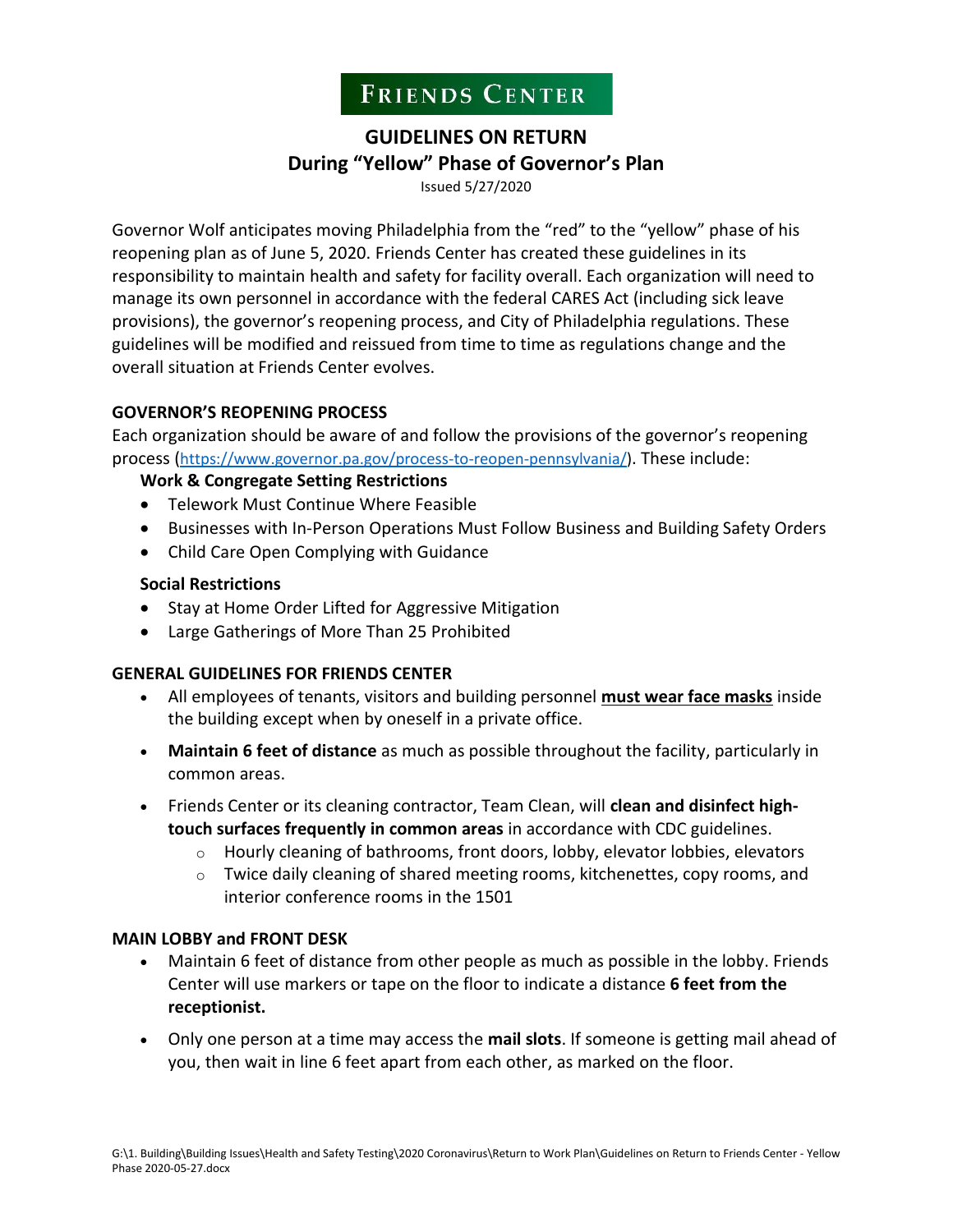- You may use the **automatic openers** for the front doors even if the weather is hot. We encourage you to wash your hands upon entry. We will disinfect the buttons hourly.
- **Wash your hands** regularly. (It's more effective than hand sanitizer, after all!) **Handwashing signage** in the lobby, in restrooms, and in the lobby area.
- A **hand sanitizer station** will be provided in the lobby when available. The item is currently BACK ORDERED, and we don't know when it will arrive. Until then, we will have small bottles of sanitizer available.
- **Parking validation stickets, tissues, hand sanitizer, and disinfectant wipes** (also backordered) will be kept on a table in the front lobby.
- There will be **no sign-in book** during the "yellow" phase of re-opening.
- While Friends Center is open 9 am to 5 pm, weekend parking rules apply in the driveway. Friends Center deliveries, contractors, and staff have priority. If you **park in the driveway,** you must give your name and phone number to the receptionist, who will write it down. We will **not** use the parking sign-in book.
- Unauthorized visitors and members of the public are discouraged from entering the facility.

### **COMMON AREAS: HALLS, ELEVATORS, RESTROOMS, KITCHENETTES, COPY ROOMS, CONFERENCE ROOMS**

- While traveling through **front lobby, elevator lobbies, and halls,** maintain 6 feet of distance as much as possible.
- If another person is already going up or down ahead of you in stairwells, wait for them to go by before entering.
- Only **1 person in an elevator** at a time.
- No more than **2 people in multi-user restrooms** at a time. Maintain 6 feet of distance when washing hands.
- When in Friends Center's **meeting rooms**, keep 6 feet of distance between people
- No more than one person in **kitchenettes** and **copier rooms** at a time
- Wash hands before and after using copier, handling coffee or tea pots, opening fridge or microwave, or the like. Consider using a paper towel or tissue for these tasks.

#### **EVENT AND MEETING ROOMS**

- Friends Center will follow CDC and state guidance regarding allowable gathering sizes.
- During the yellow phase, gatherings are limited to **no more than 25 people.**
- If you book a shared room for a meeting, choose one large enough to allow for 6 feet of distance between participants. So, for example, if you need space for 10, you may need the Jones or Cherry Street Rooms. As always, our staff can advise you on what is most suitable.